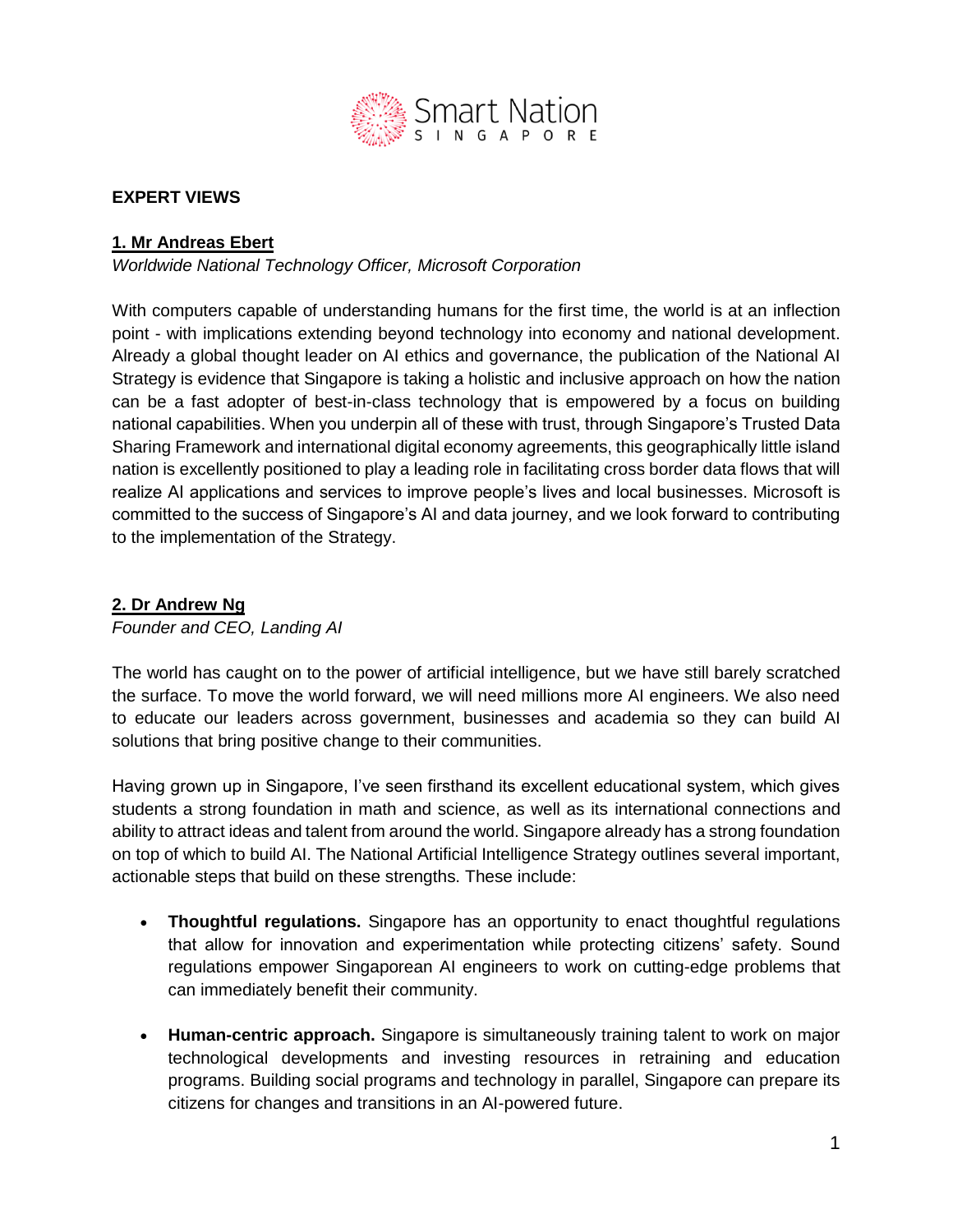

 **Sectoral transformation.** Singapore's AI Strategy focuses on several use cases that can immediately benefit the nation. These use cases - spanning healthcare, manufacturing, logistics, security, education and more - will merge Singapore's engineering talent together with real companies in order to develop more impactful real-world solutions.

Silicon Valley and Beijing have been global leaders in AI research and developing AI-first startups. But Singapore's vision lies in becoming a leader in developing and deploying scalable, impactful AI solutions in key sectors by 2030. I commend Singapore for leading the way in globalizing and democratizing the next wave of artificial intelligence.

Singapore has all the pieces needed to become a regional AI hub. To everyone working on building this vision, I say: Majulah Singapura!

### **3. Professor Ho Teck Hua**

*Executive Chairman, AI Singapore Senior Deputy President and Provost, and Tan Chin Tuan Centennial Professor, National University of Singapore*

The Singapore government has always been deliberate in envisioning, planning, and executing its Smart Nation initiatives.

The National Artificial Intelligence Strategy (NAIS) maps out a bold and concrete plan to develop and deploy digital and AI technologies across economic sectors. The NAIS identifies powerful use cases that have the potential to transform industry and improve the lives of people in Singapore. AI has the power to amplify human potential and multiply our productivity. It will create many new and exciting jobs and power the growth of our digital economy.

AI Singapore is excited to be a key implementer of the NAIS. We will champion deep research and technology translation, accelerate AI adoption by industry, and develop a strong pipeline of AI talent. We will help to build a strong and vibrant AI Ecosystem, to attract global AI talent and companies, and to make Singapore a leading hub for AI.

# **4. Professor Isaac Ben Israel**

*Chairman, Israel Space Agency Director, Blavatnik Cyber Research Centre, Tel-Aviv University Co-chair, Israel National Task Force for AI*

The dominant technology of our century is computer technology, and its latest application is AI.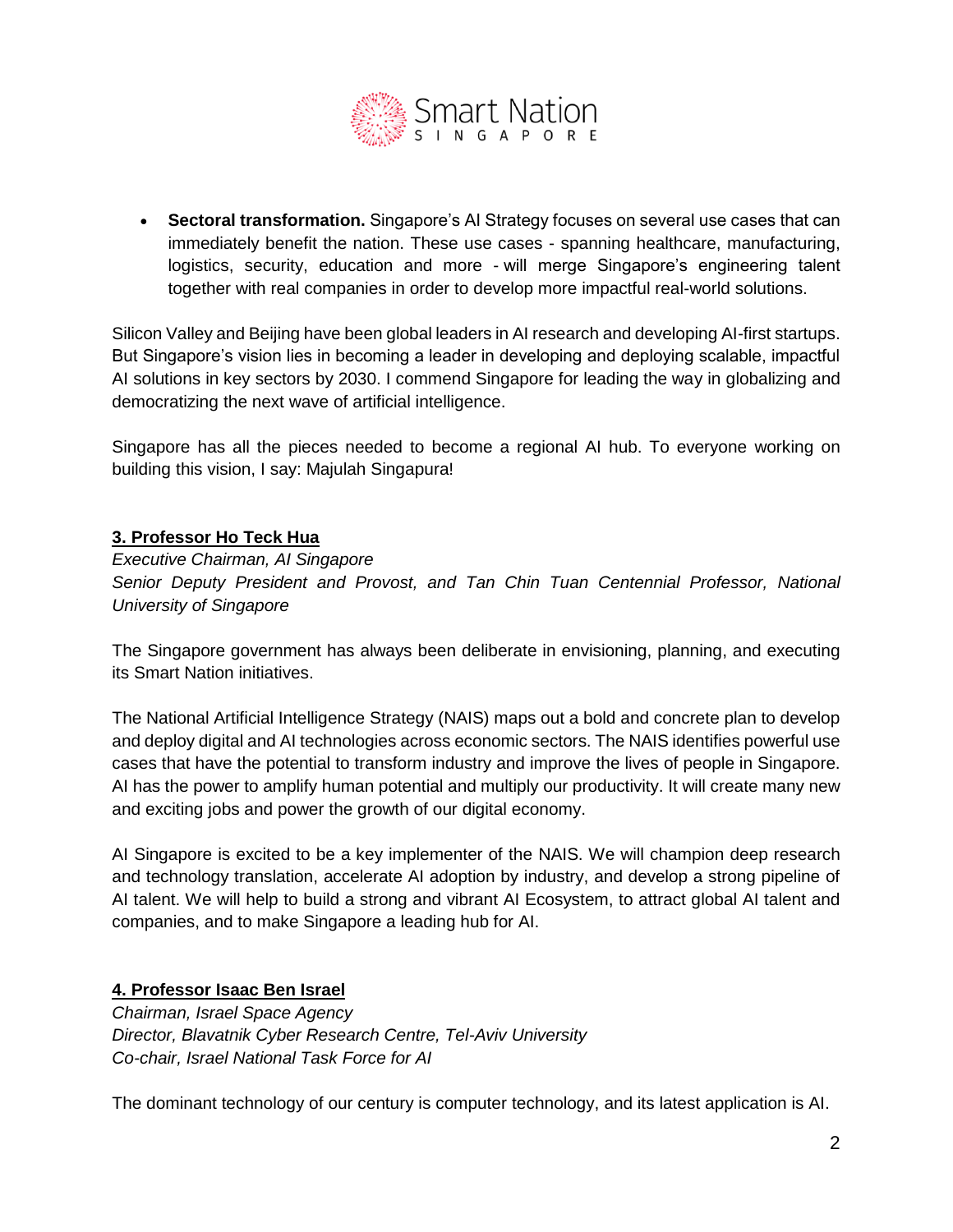

AI is impacting nearly every facet of our lives, with machine learning becoming more capable and improving efficiencies in daily life. Thus, understanding and developing AI is key for the future of our world.

Singapore has all the ingredients to be, within a decade or so, a world leader in this emerging technology.

Actually, Singapore has some relative advantages that promise an excellent start: educated people and highly developed education system, knowledge based economy and effective government.

With the right strategy, AI can transform national-level planning and significantly raise the quality of public goods like transport, education and healthcare, raise productivity, and enable the creation of valuable products and solutions for the Singapore market and beyond, and overall improving significantly the lives of Singaporeans.

Altogether, Singapore took today a huge step ahead, leading the way to a more efficient future.

#### **5. Mr Jean Francois Gagné**

*Co-Founder and CEO, Element AI*

The pace of change in the field of AI is dramatic and being an inspiring leader is the only way to unlock transformative value for society. Singapore is becoming a leader in AI, with its increased focus and investments across its burgeoning AI ecosystem which is supported by its sound governance and regulatory frameworks.

The National AI Strategy (NAIS) is an ideal starting point from which the public and private sectors can rally behind key national initiatives and ensure that AI initiatives improve the lives of Singaporeans. Element AI is a strong advocate of using human-centric principles that are ethical, transparent and trustworthy for the design, deployment and adoption of AI.

Element AI is strongly committed to partnering with Singapore in its mandate to develop a nation driven by innovation between government, academia and industry. Our role as a member of this ecosystem is to bring world-class research and technology to ensure the NAIS delivers sustainable growth and positive impact from AI, both at a national level and across the region.

#### **6. Mr Jeff Zhang**

*Chief Technology Officer, Alibaba Group and President, Alibaba Cloud Intelligence*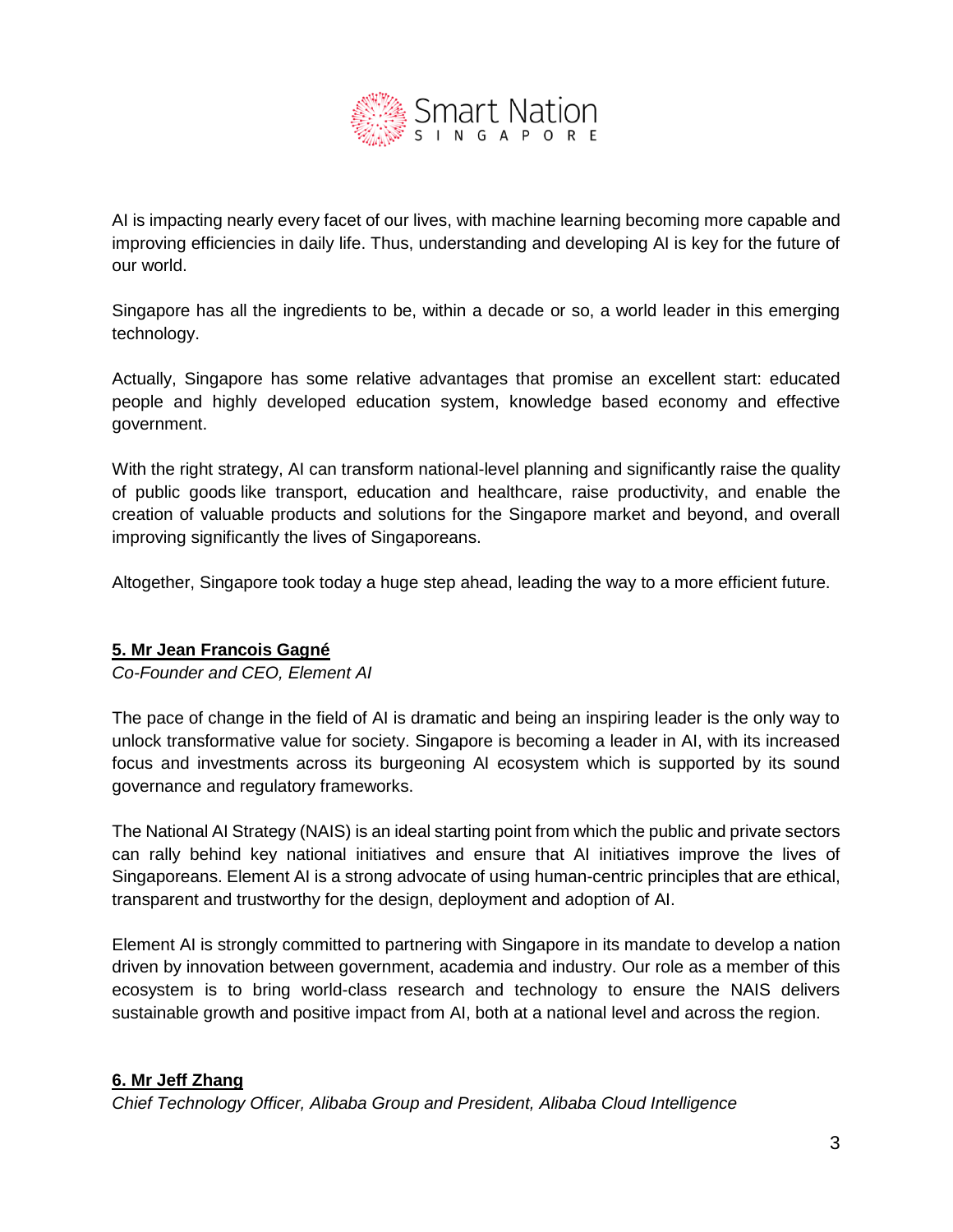

The launch of the National AI Strategy further affirms our decision to work closely with Singapore to build its digital economy. Singapore has consistently demonstrated its foresight and tenacity to fulfil the nation's objectives, as demonstrated in its strong talent base and world-leading research institutions. This is what first drew us to set up Alibaba Cloud's international headquarters and Alibaba Cloud's first overseas research institute in Singapore.

We have subsequently embarked on partnerships with A\*STAR, the National University of Singapore and the Nanyang Technological University to expand AI ecosystems across advanced manufacturing, fintech, retail, tourism and smart city management under the Smart Nation initiative. With the launch of the National AI Strategy, Singapore is well placed to harness the transformative potential of AI and data intelligence to empower industry across sectors.

# **7. Dr Richard Socher**

*Chief Scientist, Salesforce*

Singapore is a regional and global leader when it comes to AI. Singapore's National AI Strategy (NAIS) will help propel Singapore to continue to harness AI effectively and develop these skills and capabilities locally.

This is evidenced in Salesforce's Research Asia hub in Singapore, our first outside the United States to develop AI talent and the AI ecosystem. A deliberate decision, based on Singapore's AI focus and capability.

I congratulate the Government of Singapore on the NAIS, a forward-looking vision to steer Singapore to the forefront of AI.

# **8. Professor Tang Xiao'ou**

*Founder, SenseTime Professor, Chinese University of Hong Kong*

The National AI Strategy (NAIS) is the turnkey to drive whole-of-nation AI innovation and adoption, and to build long-term industry trust through responsible AI governance in Singapore. It is an ambitious plan that will position Singapore as a leading AI hub in the region.

The NAIS will further empower SenseTime, an AI technology platform company, to establish our Singapore base as a living lab to test and scale innovative AI solutions for the global stage, and to facilitate international collaboration.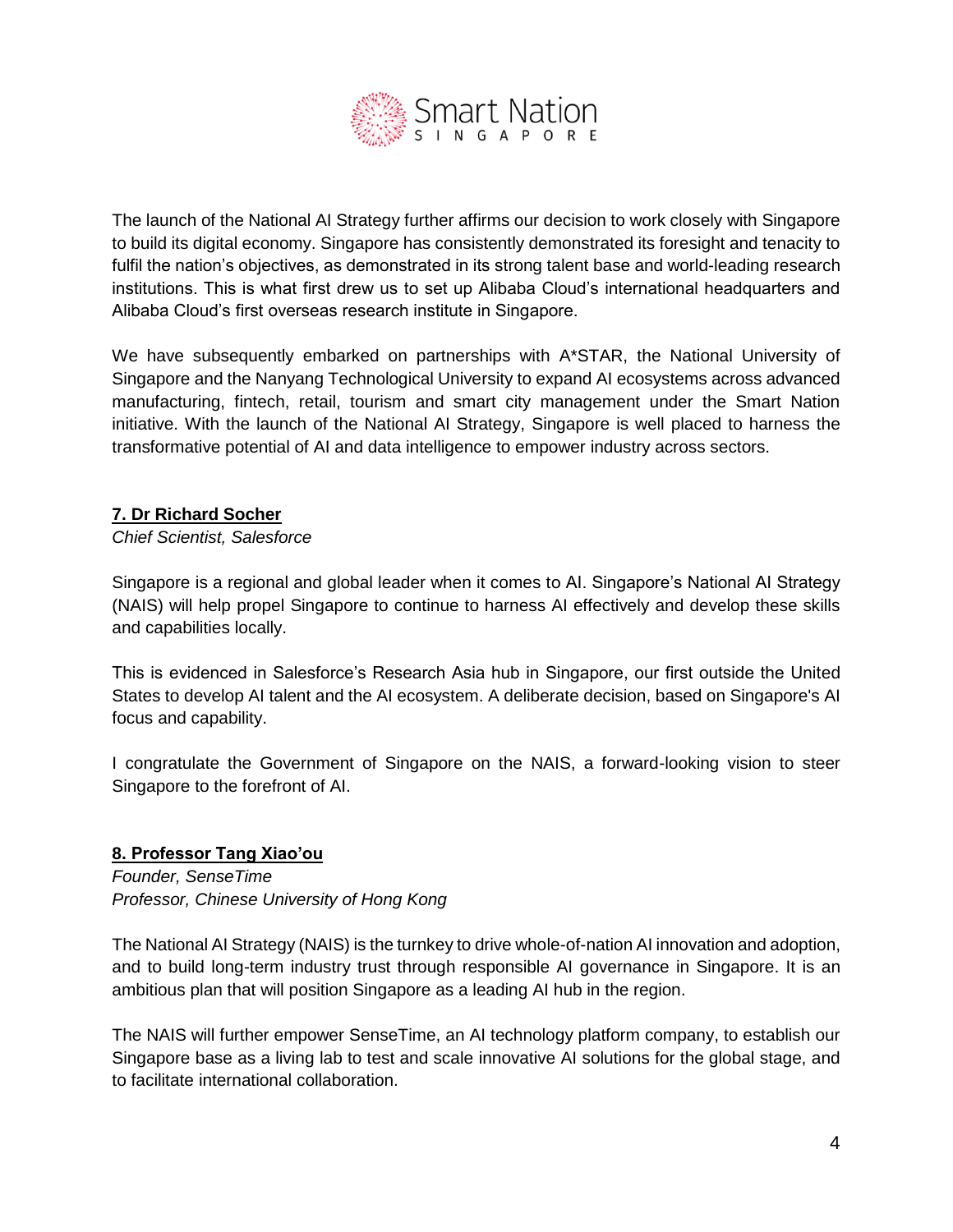

We are confident in further contributing to Singapore's AI ecosystem and the empowerment of Singapore's various strategic industries. The NAIS' concrete talent development plan, in particular, aligns with our commitment to harness the local talent pool to strengthen our core capabilities in Singapore and beyond.

# **9. V.K. Rajah, SC**

*Chairman, Advisory Council on the Ethical Use of AI and Data*

The launch of the National AI Strategy is timely. In the near future, AI is likely to pervasively affect and influence all aspects of our lives in many ways. As a society, we must be alive to its benefits and potential pitfalls. Trust is crucial to the adoption of AI, and building trust is a multi-stakeholder effort involving public, private and people sectors.

Singapore has shown thought leadership in developing a human-centric approach to AI governance that balances the need for innovation and consumer protection. Our voluntary Model AI Governance Framework was the first national framework in Asia that provides practical guidance to organisations on how to implement AI responsibly. This is just the start of a never ending journey. We need to continue to identify and address the ethical concerns that AI brings. The Advisory Council on the Ethical Use of AI and Data fully supports this national effort to create an enabling environment for our businesses and citizens.

# **10. Dr Yan Shuicheng**

*Chief Technology Officer, Yitu Tech*

In the past decade, Singapore's AI researchers have made fruitful contributions to fundamental AI research. Their accomplishments have been recognised by the international AI research community, with frequent awards in flagship AI competitions and many high-impact AI publications. Now, it is time for us to take a step forward and consider how to transform these AI research capabilities into actual impact and value for our society and economy. To realise such a transformation, building an AI ecosystem is very crucial, as is identifying the proper business scenarios that would benefit from AI. The 5 national AI projects and 5 ecosystem enablers proposed in the National AI Strategy (NAIS) will generate great momentum for the transformation process.

Beyond nurturing AI talents, how to attract and anchor these AI talents is an even bigger challenge. It is believed that the best way to do so is to incubate more fast-growing local startups. When more Singapore-based startups are internationally recognised, even more AI talents would be willing to join them and relocate to work in Singapore, thus gradually forming a strong and healthy talent community. The NAIS provides great opportunities for incubating fast-growing local